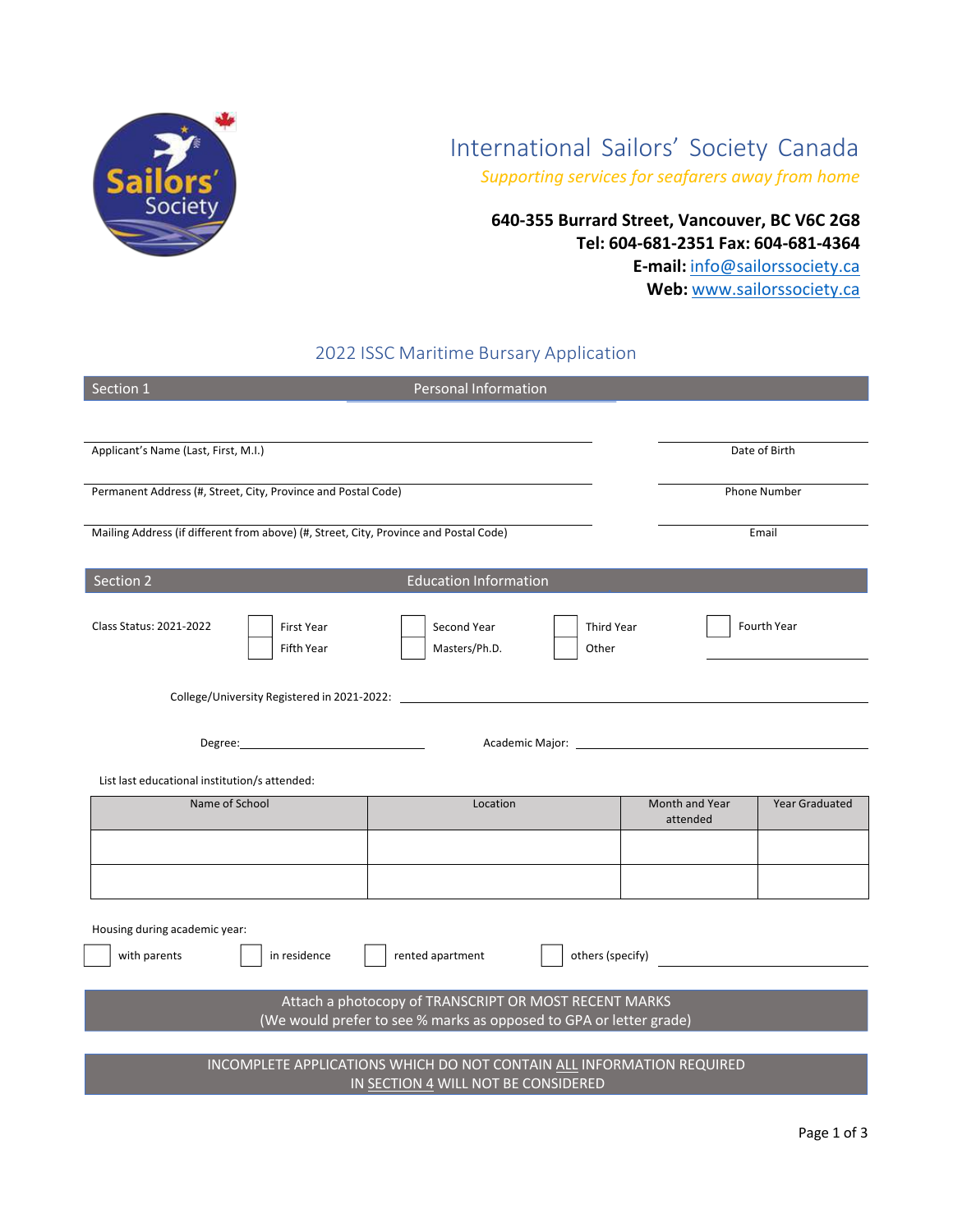### **2021 ISSC Maritime Bursary Application**

#### Section 4 Section 4 Supplemental Information

The following items must be word-processed on separate sheets of paper. Please note the item number or question on the page (s):

- 1) List significant activities (e.g., community activities, school clubs/teams, service organizations, charitable/volunteer groups, and volunteer work) and academic honours attained while in high school and/or college in the last four (4) years.
- 2) List a summary of your hobbies, skills, and athletic involvement.
- 3) List all scholarship/bursaries you have received in the last 3 years.
- 4) Provide a brief statement regarding your education and career goals.
- 5) Provide a brief statement describing your need for financial assistance for your post-secondary education. In addition, please provide a budget detailing the following: tuition, books & supplies, transportation, room and board and other personal expenses.
- 6) List previous, present, and intended (while in school, if any) employments/work experience.
- 7) Attach a photocopy of recent transcript or most recent marks. (We would prefer to see % marks as opposed to GPA or letter grades. Please ensure that your name appears on your transcript.)
- 8) Provide proof of registration at an educational institution.

### Section 5 Letters of Recommendation

Please submit at least two letters of recommendation to support your application. The names and positions of those from whom the Bursary Committee will receive recommendations should be listed below. You may submit the letters of recommendation with your completed application package or the recommender may forward them directly to the ISSC Bursary Committee office. Letters of recommendation must be received prior to the deadline and may not be dated earlier than 12 months prior to the date of submission.

Last Name The Richard Company Position Company Position

Last Name First Name First Name **Company Position**